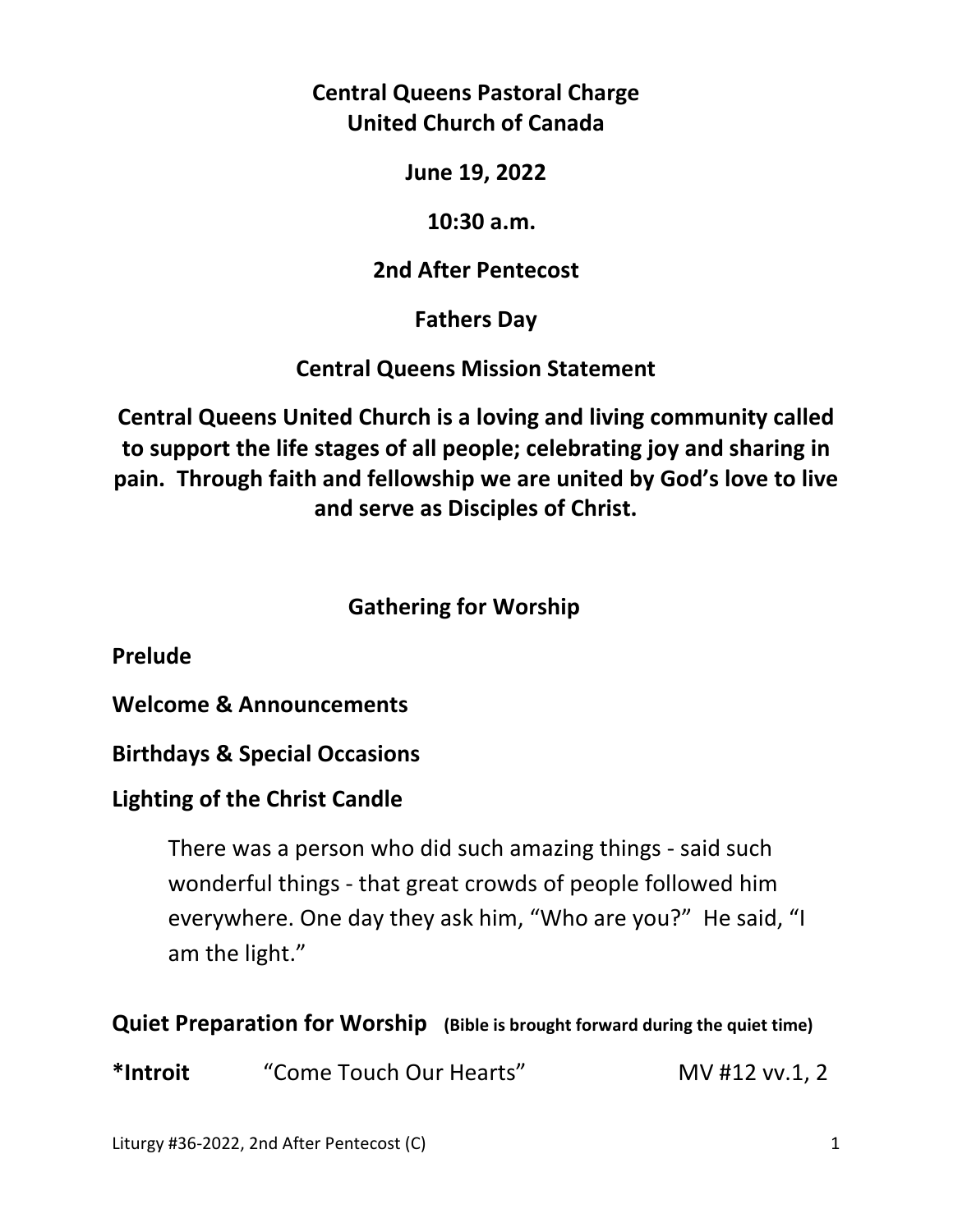# **Call to Worship (based on Psalm 42)**

# **As a deer longs for flowing streams of water, our souls reach out to seek our God.**

 Where is our God? In the cleansing of the rain, in the refreshing of a pool, in the predictability of a faucet.

# **With glad shouts and songs of thanksgiving, our voices lift toward our God.**

 Where is our God? In the melody of voices raised in concert, in the stillness of silence, in the cacophony of spontaneous praise.

 **As deep calls to deep, we come to worship the Living God.**  Where is our God? In the echoes of our prayers, in the reverence of bowed heads, in the hope of raised faces. The Holy One is with us. Let us open our heart, minds and souls to God in worship.

## **\*Hymn** "God Is Here" VU #389

### **Opening Prayer**

 **Holy Wisdom, we hear you calling us to gather and to hope in your name. Ignite sacred courage in us to proclaim the good news of justice from the comfort of the sanctuary to the public witness of the city gates. Inspire a compelling vision of a gracious, beloved and empowered community that propels us to confront inequities, challenge privilege, and participate in your creative work in our time. Renew our hope for humanity so that we might rejoice in this inhabited world and delight in our siblings.** 

With Jesus, we share in the ancient prayer…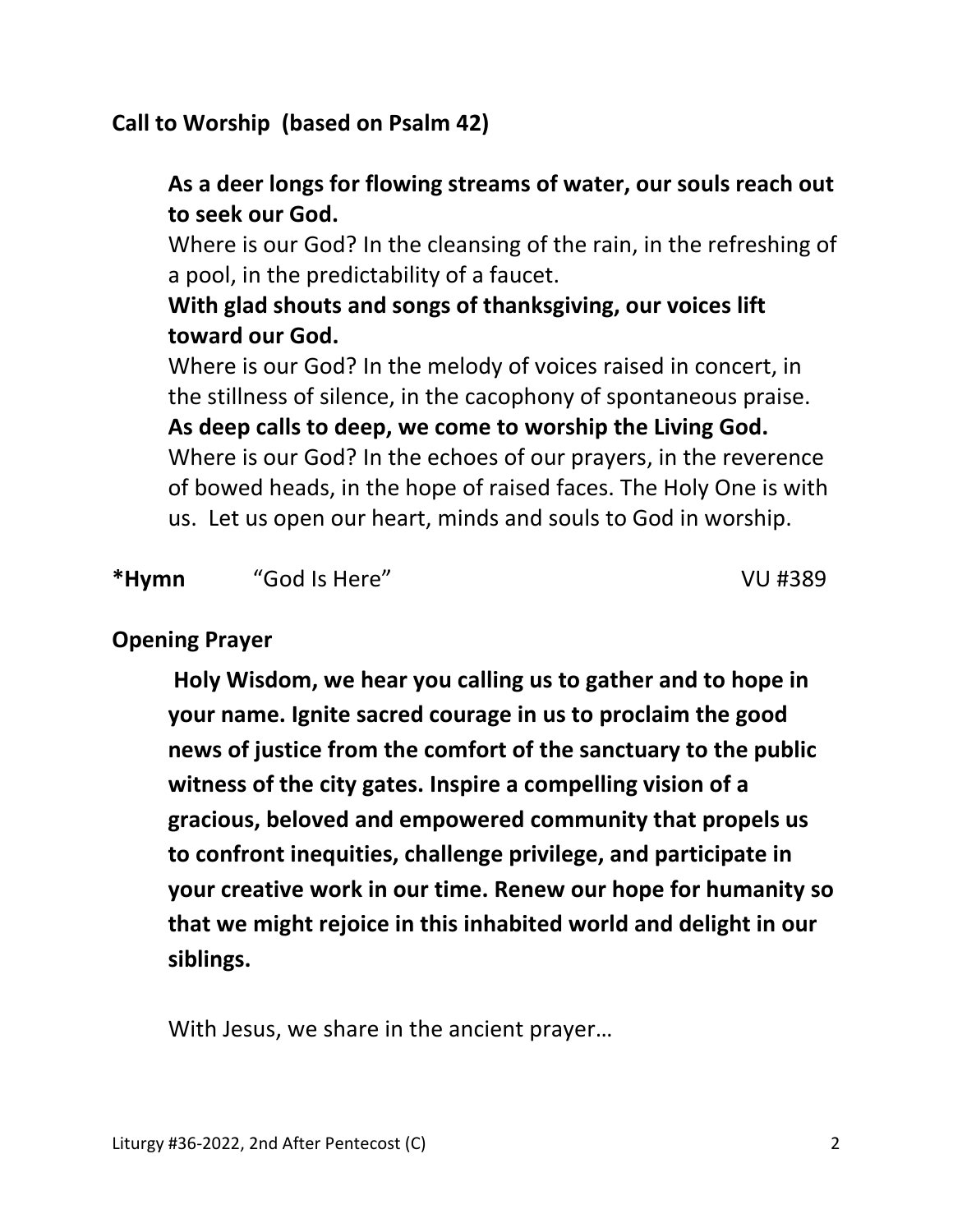**Lord's Prayer** 

**Our Father, which art in heaven, hallowed be thy name. Thy Kingdom come, thy will be done on earth, as it is in heaven. Give us this day our daily bread; and forgive us our trespasses, as we forgive those who trespass against us; and lead us not into temptation, but deliver us from evil. For thine is the kingdom, the power, and the glory, for ever and ever. Amen.** 

| <b>Psalm 42-43</b>        |                       | <b>VU #768</b> |
|---------------------------|-----------------------|----------------|
| *Hymn                     | "Each Blade of Grass" | MV #37 vv.1, 2 |
| <b>All God's Children</b> |                       |                |
| *Hymn                     | "Each Blade of Grass" | MV #37 v.3     |

**Call to Confession** 

**Prayer of Confession** 

 **Holy and Gracious God, fear seeks to be our constant companion. It stifles us with its overwhelming presence and prolific imagination. Fear surrounds us and blocks our vision and your path. Fear keeps us from picking up our cross as much as it**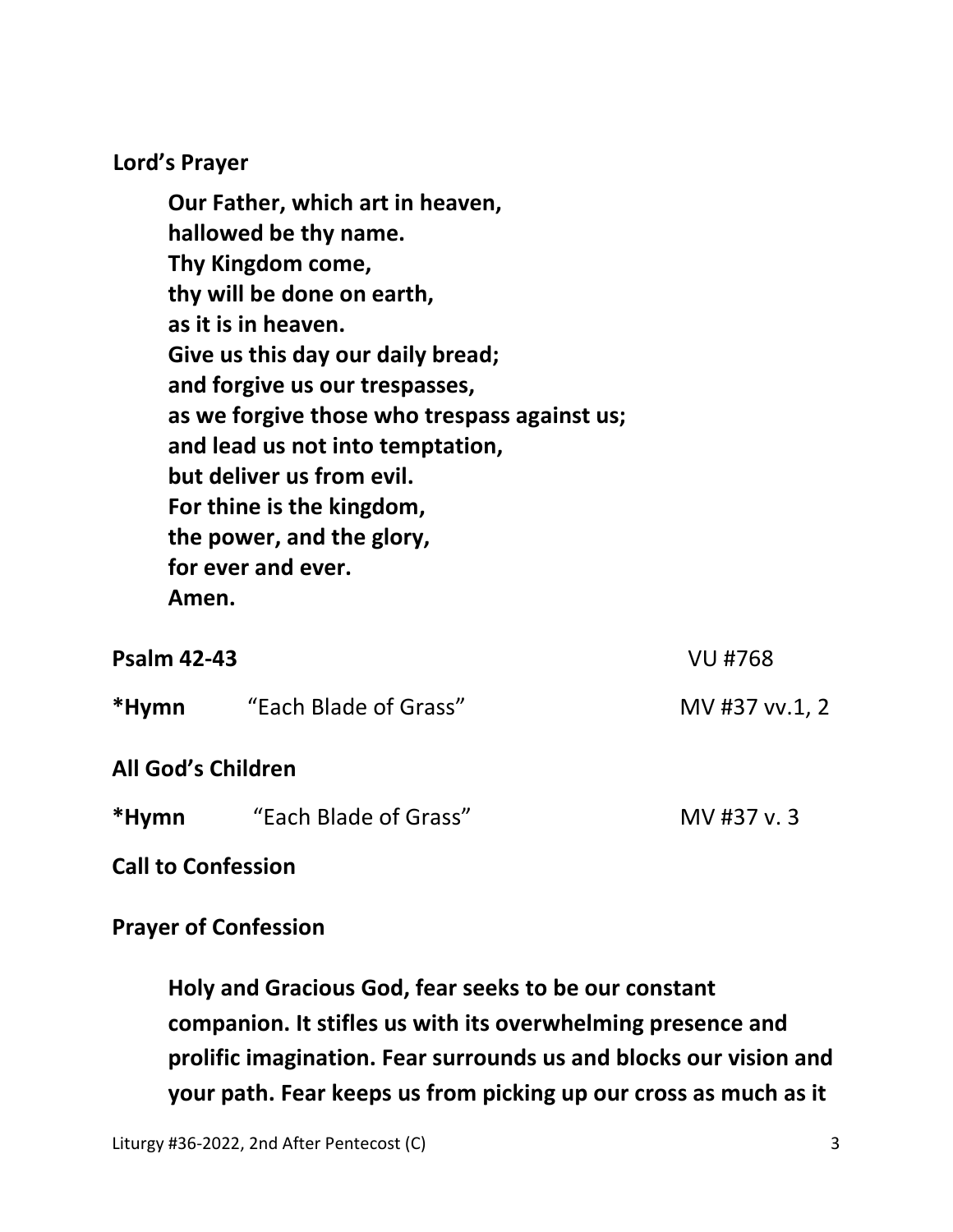**suppresses our joy in you. Fear invites us to believe the easy lie rather than confronting the hard truths necessary for your kindom to come. Too often, we cast off your perfect love in favor of insidious fear. Forgive us for choosing fear when we could live in your presence, and your way as our companion on our journey. Empower us to reject fear and all that fall complicit in dampening your truth. Amen.** 

### **Assurance of Amazing Love**

 New life awaits us as "hope does not disappoint us, because God's love has been poured into our hearts through the Holy Spirit that has been given to us" (Romans 5:5). Receive grace, embrace transformation and enter the newness of life in which Christ fashions our struggles and our fears into character and hope.

# **Presentation of Our Gifts**

#### **Invitation to Generosity**

 The gifts of God come generously and abundantly. We hold, nurture and amplify them as they are entrusted to our care. We respond faithfully by sharing them for the good of community and creation. In this act of faith and trust, we transform our resources of time, talent, and finances into the good news in the world.

### **Offertory**

**\*Presentation of Offering** "You Nourish Us" VU #545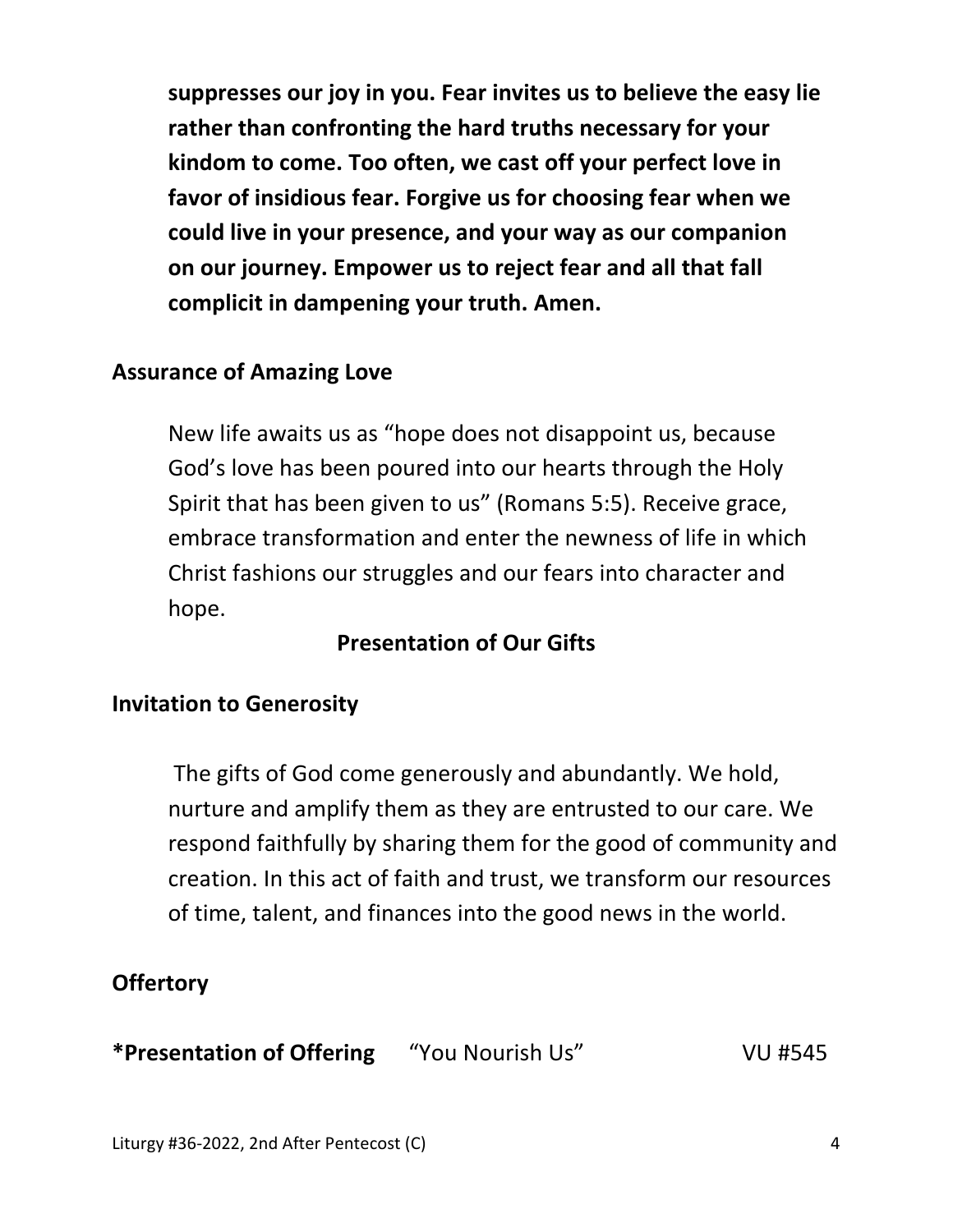## **Offertory Prayer**

 **We give you thanks, God Our Help, for the abundance of the gifts you have planted in us as seeds that we may share in bloom. May these offerings be received and magnified for your glory. Amen.** 

# **Listening for the Word**

#### **Sacred Word**

#### **Galatians 3:23–29**

Now before faith came, we were imprisoned and guarded under the law until faith would be revealed. Therefore the law was our disciplinarian until Christ came, so that we might be reckoned as righteous by faith. But now that faith has come, we are no longer subject to a disciplinarian, for in Christ Jesus you are all children of God through faith. As many of you as were baptized into Christ have clothed yourselves with Christ. There is no longer Jew or Greek; there is no longer slave or free; there is no longer male and female, for all of you are one in Christ Jesus. And if you belong to Christ, then you are Abraham's offspring, heirs according to the promise.

#### **Luke 8:26–39**

Then they arrived at the region of the Gerasenes, which is opposite Galilee. As he stepped out on shore, a man from the city who had demons met him. For a long time he had not worn any clothes, and he did not live in a house but in the tombs. When he saw Jesus, he cried out and fell down before him, shouting, "What have you to do with me, Jesus, Son of the Most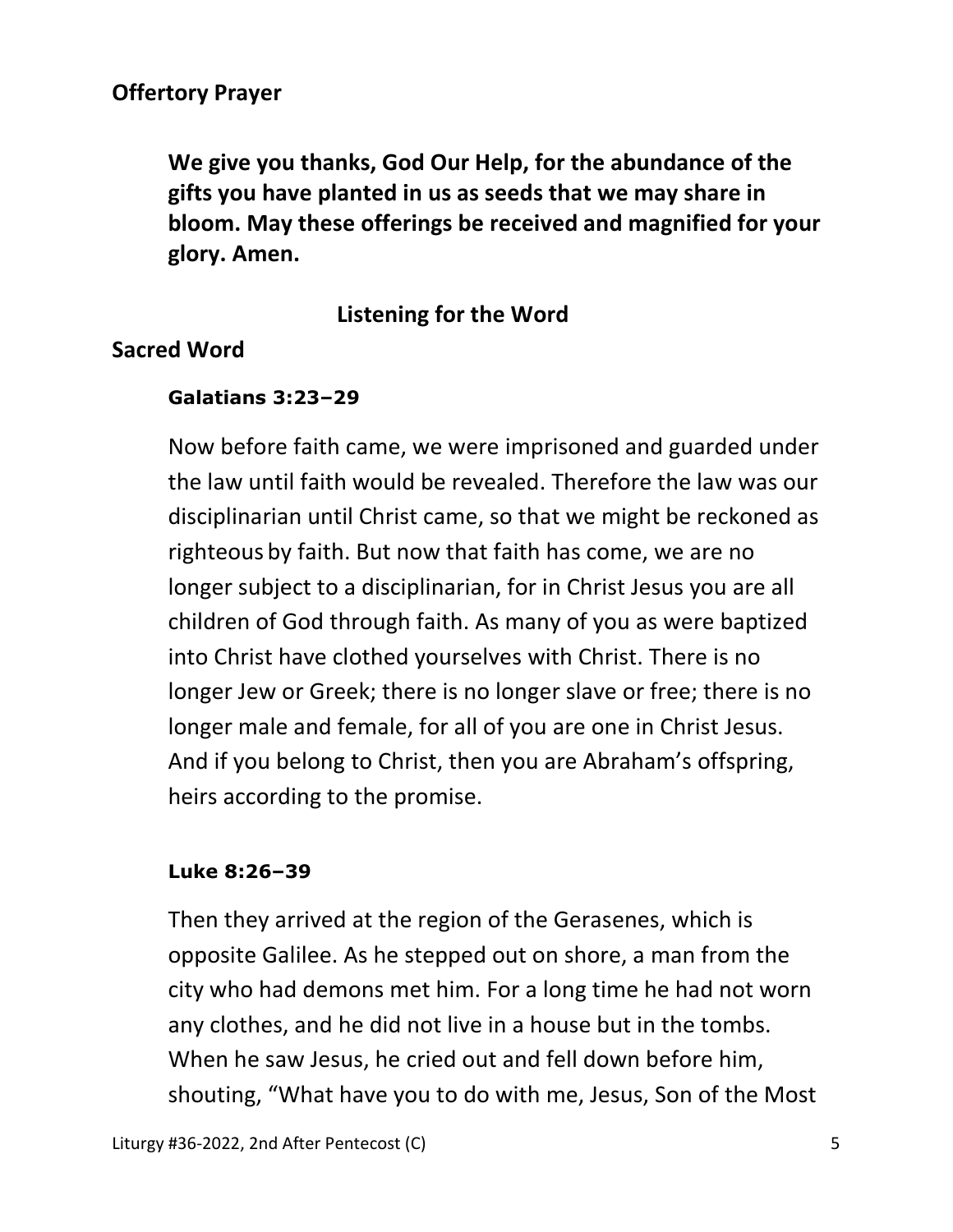High God? I beg you, do not torment me," for Jesus had commanded the unclean spirit to come out of the man. (For many times it had seized him; he was kept under guard and bound with chains and shackles, but he would break the bonds and be driven by the demon into the wilds.) Jesus then asked him, "What is your name?" He said, "Legion," for many demons had entered him. They begged him not to order them to go back into the abyss.

Now there on the hillside a large herd of swine was feeding, and the demons begged Jesusto let them enter these. So he gave them permission. Then the demons came out of the man and entered the swine, and the herd stampeded down the steep bank into the lake and was drowned.

When the swineherds saw what had happened, they ran off and told it in the city and in the country. Then people came out to see what had happened, and when they came to Jesus, they found the man from whom the demons had gone sitting at the feet of Jesus, clothed and in his right mind. And they became frightened. Those who had seen it told them how the one who had been possessed by demons had been healed. Then the whole throng of people of the surrounding region of the Gerasenes asked Jesusto leave them, for they were seized with great fear. So he got into the boat and returned. The man from whom the demons had gone out begged that he might be with him, but Jesussent him away, saying, "Return to your home, and declare how much God has done for you." So he went away, proclaiming throughout the city how much Jesus had done for him.

### **Anthem**

Liturgy #36-2022, 2nd After Pentecost (C) 6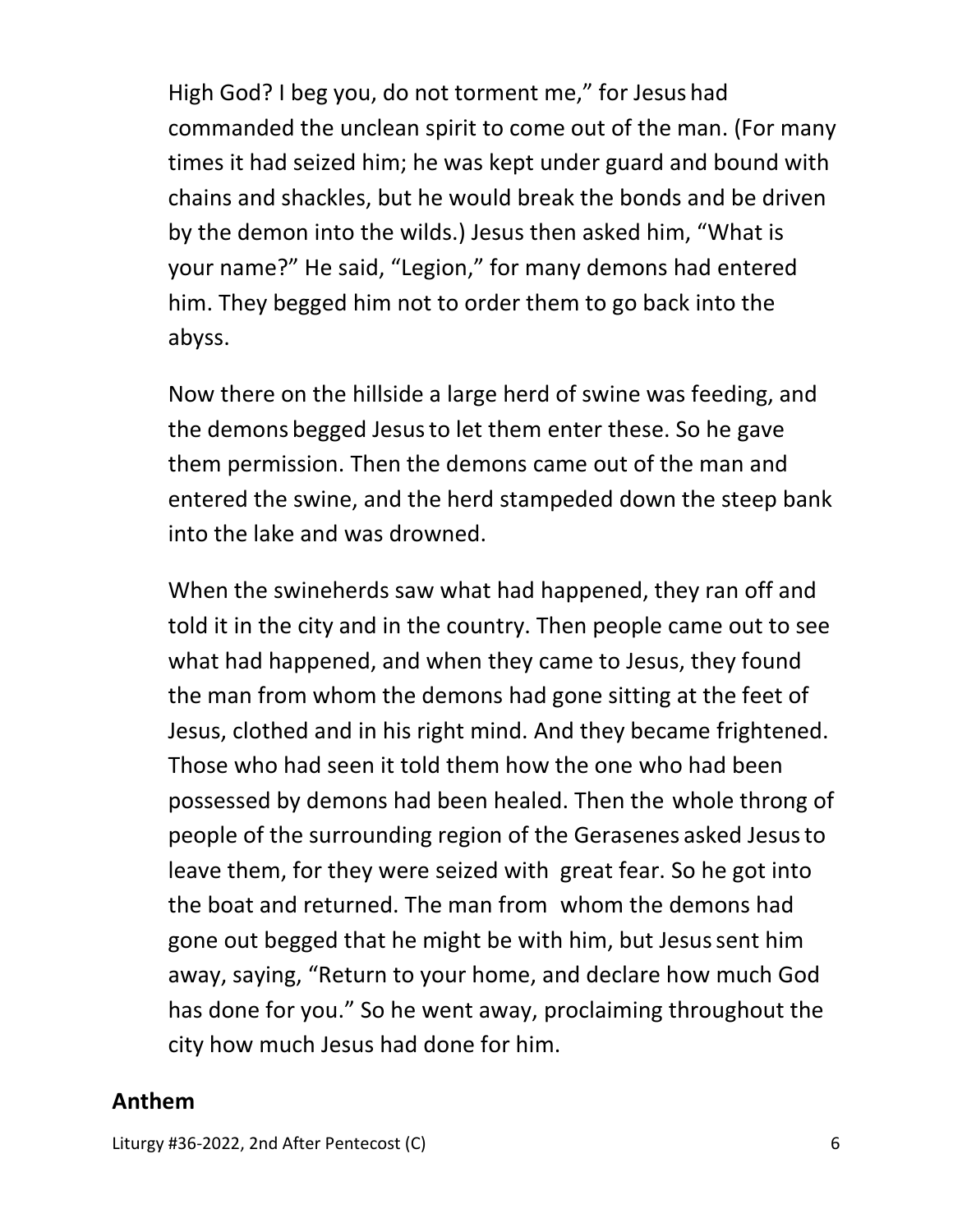## **Sermon**

# **Reflective Music**

## **Prayers of Thanksgiving and Intercession**

 God of the earth and all its peoples, in Jesus Christ, you proclaimed the good news that true life and peace are found in you. Guide your church to proclaim this good news not in ways that merely please people or don't ruffle feathers, but in ways that bring Christ's reconciling love to divided communities and lives out of joint with each other. Shine your light into the world's hidden corners, exposing violence, exploitation, bigotry. Reveal what dehumanizes the vulnerable and degrades your creation. God of the earth and all its peoples,  **Let your light shine!** 

God of healing and hope,

We pray for all those who are ill or in pain,

for the anxious and discouraged,

for those facing death or the loss of someone dearly beloved,

 and for those struggling to make ends meet in these uncertain times.

#### *silence*

On this National Indigenous Sunday,

we pray for indigenous communities across this land.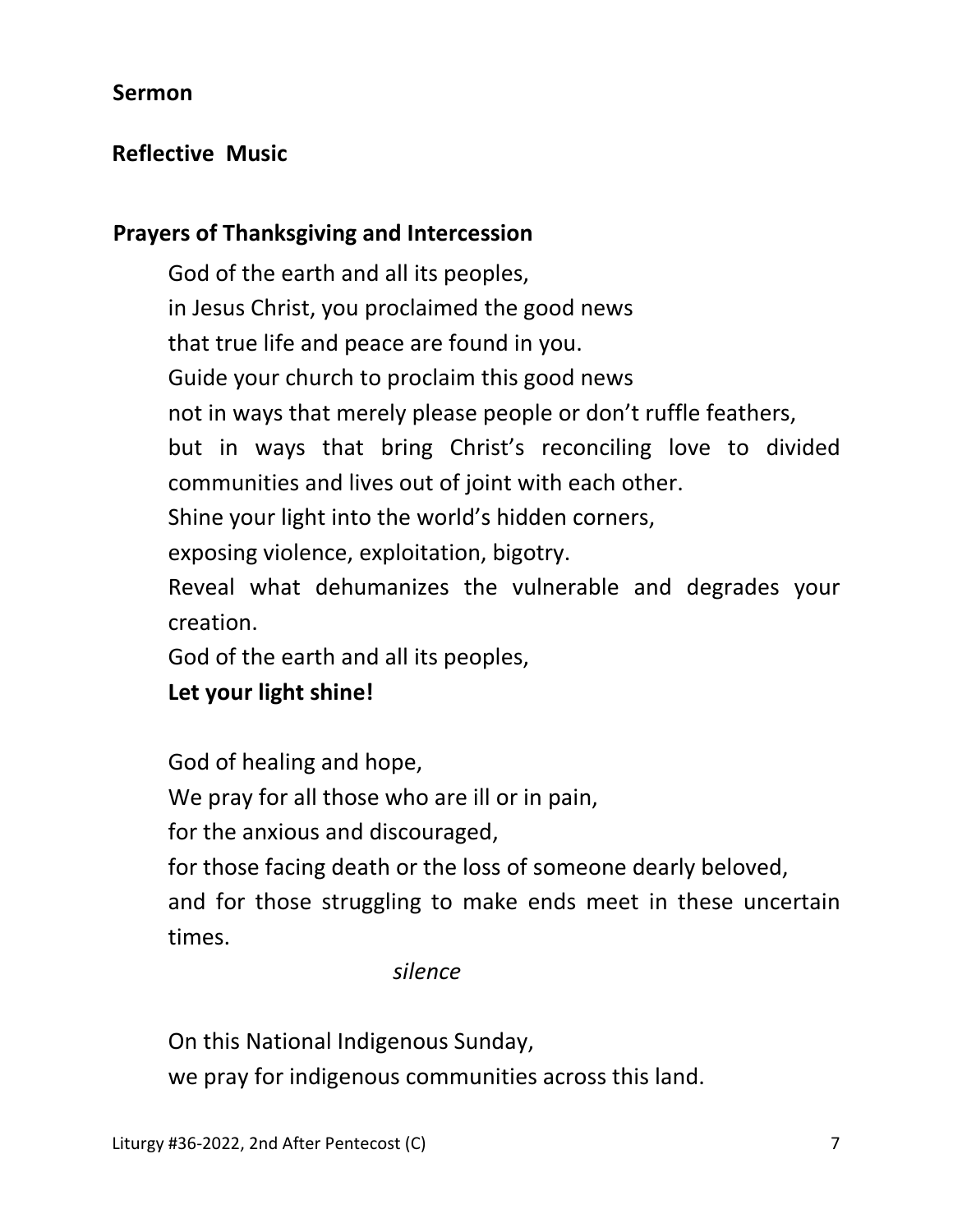Grant them wisdom and healing as they address the needs of their people. Bring healing to those who remember painful experiences and build bridges of understanding among us all.

 *silence.* 

 We pray for the United Church and its partners as they work to bring healing and hope to places of strife and deprivation.

# *Add your specific prayers*

 May the mission we share in Jesus' name shine the light of your love into desperate lives.

God of the earth and all its peoples,

# **Let your light shine!**

God of the faithful future,

 bless this community of faith, Central Queens United, and guide us as we plan for the future in changing times. Bless students and teachers as another challenging school year ends and lift the stress from their lives this summer. Give us a time of rest and enjoyment in the summer months and restore our hope and our energy to serve in your world. God of the earth and all its peoples,

### **Let your light shine!**

 We offer all our prayers, spoken and unspoken, through Jesus, who is our Christ. Amen.